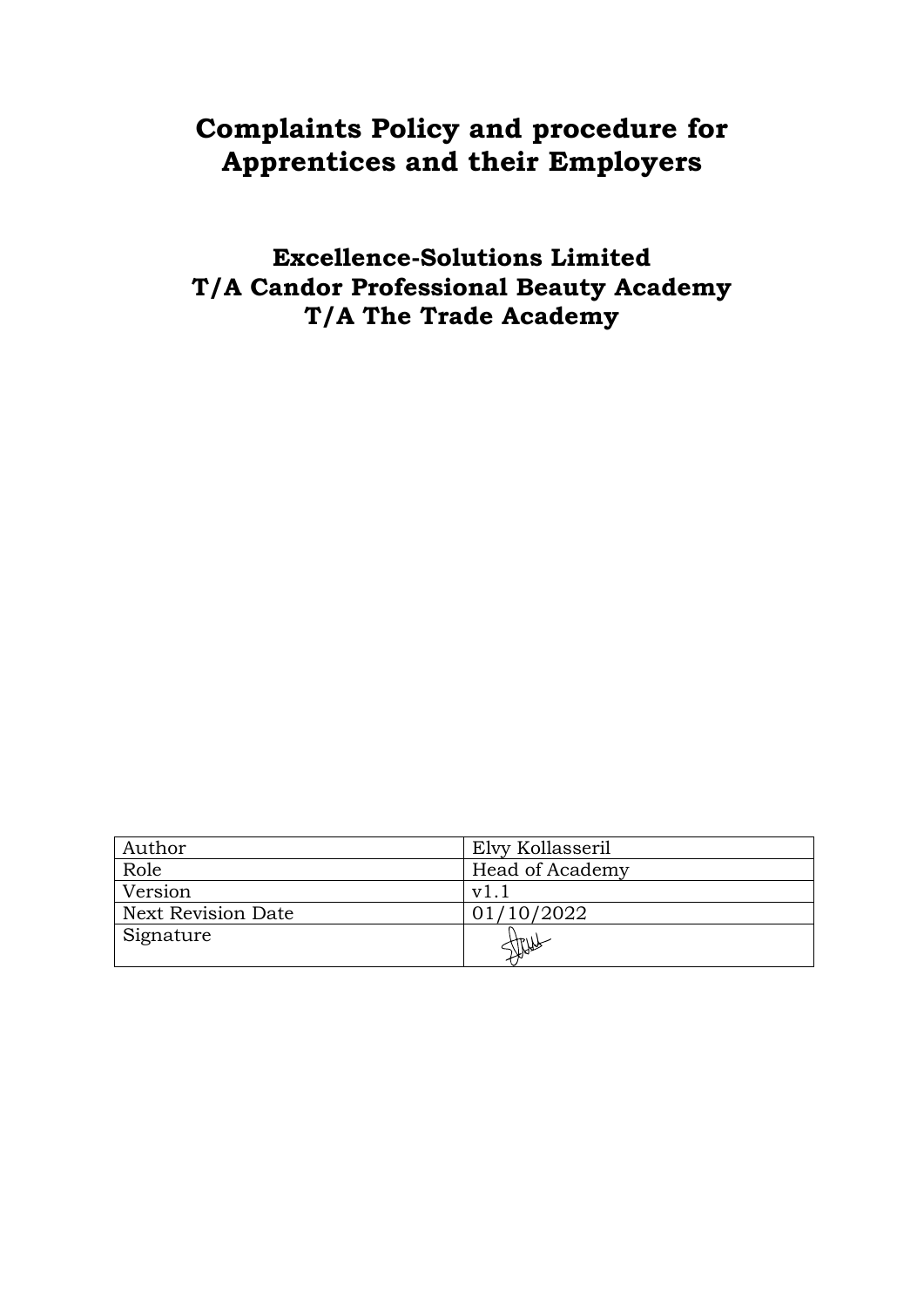#### **Introduction**

This policy sets out the process for apprentices and their employers to make a complaint about the service provided by Excellence-Solutions Limited

We are committed to delivering a high-quality service and take complaints from students, apprentices and employers very seriously. It is our aim to settle complaints promptly, fairly and courteously in the best interest of all parties, and to address areas where improvement is needed. We are keen to ensure that the interests and well-being of all those associated with a complaint are properly safeguarded.

Through our complaints process we ensure that:

- 1. complaints are treated fairly, consistently, transparently, and in a timely manner;
- 2. matters of concern can be raised without risk of disadvantage and any matter raised that may be considered in line with the principles of whistleblowing will receive the same protections available to Whistle-blowers;
- 3. where complaints reveal a failure on our part, we take appropriate action to rectify this for the complainant and to identify any others who may have been adversely affected by the same issue;
- 4. we review aspects of our service in the light of any complaints; and
- 5. we maintain duties of confidentiality to third parties, or other legal duties, in responding to complaints.

Complaints are logged centrally so that oversight of any emerging trends in complaints or concerns can be assessed by our Complaints and Appeals Review Group (CARG).

## **Definition**

An 'informal complaint' is defined as an issue which an apprentice or employer wishes to raise with a member of our staff, without using the formal complaints process. Informal complaints are usually quick to resolve and unlikely to require an in-depth investigation.

A 'formal complaint' in this policy is defined as '*The expression of a specific concern about matters that affect the quality of an apprentice's learning opportunities, our action or lack of action or the standard of service provided by, or on our behalf'* 

Where the complaint is around a request for a review of a decision taken by an individual or academic body responsible for making decisions about apprentices' progression, assessment or awards, this matter will be dealt with via the Academic Appeals process. The apprenticeship team will be able to provide you with information on the process to follow.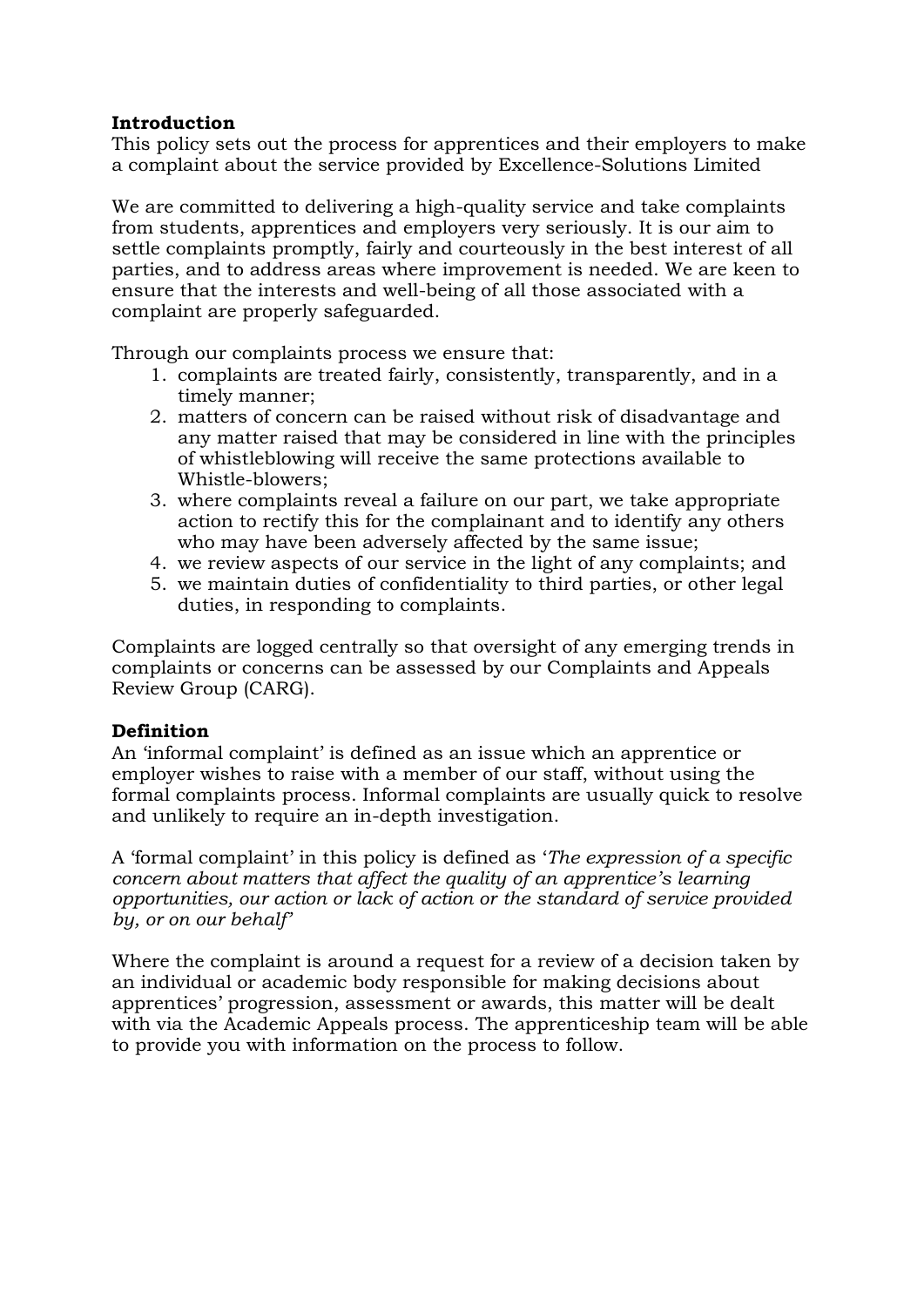

## **Stage 1** – **Informal Complaint**

A complaint should be made as soon as possible, ideally within ten working days from the date of the incident occurring. This provides the best opportunity for those involved to be able to resolve the complaint quickly. We reserve the right to dismiss a complaint made more than three months after the incident occurred or that should, within reason, have been highlighted at an earlier point.

A complaint should be raised with the Head of Apprenticeships at the Academy or, for apprentices, with your workplace line manager or workplace Programme Manager who will, in turn, liaise with the Academy if appropriate to help resolve your complaint. The aim is to resolve the problem directly and informally at the earliest opportunity.

Once a complaint is raised with the Academy you should receive an acknowledgement of your complaint within five working days. We will deal with all complaints as promptly as possible and within clearly defined timescales. Where it is not possible to meet these timescales, you will be informed of the progress of your complaint.

Although Stage 1 is informal, the member of staff involved should provide a written outcome to you and copy in the Head of Apprenticeships.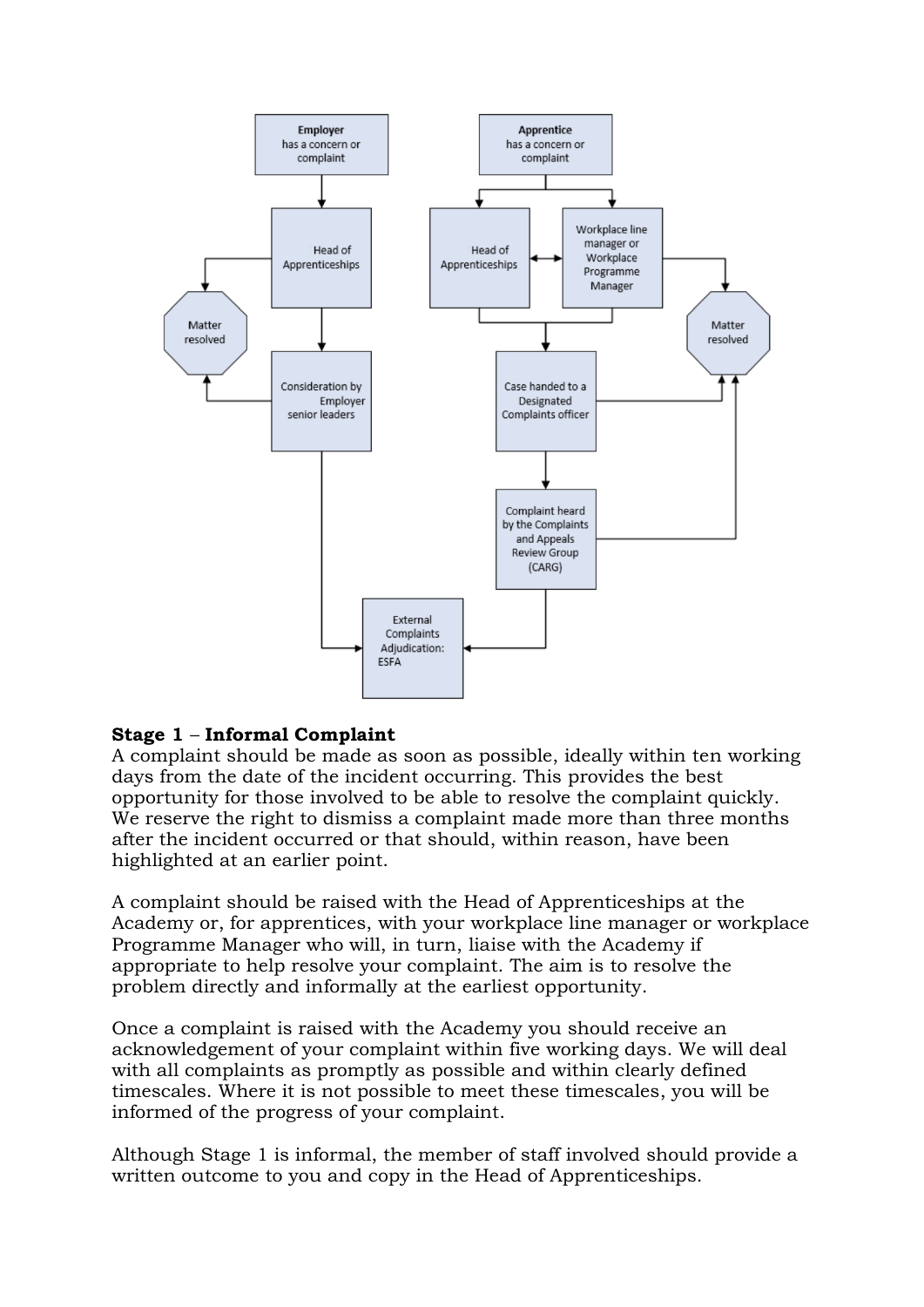If, as employer, you remain dissatisfied with the outcome of your informal complaint, the Academy will arrange for a representative from your organisation, the Head of Apprenticeships and a senior member of Excellence-solutions staff, who is independent of the original complaint, to review the complaint together. If following these discussions, you remain dissatisfied with the outcome of your complaint, you may approach the Complaints Adjudicator as detailed in Stage 4.

If, as an apprentice, you remain dissatisfied with the outcome of your informal complaint, you may follow the below complaints process

## **Stage 2 – Formal Complaint**

If together, we are unable to resolve your complaint informally you should escalate your complaint by writing to the complaints@cpba.co.uk and copy in the Head of Apprenticeships. Your email should be titled as a 'Complaint'.

The complaints team will provide you with a Complaints Form to complete and this should set out the details of the complaint in full, include any evidence you have supporting your concern, what action has been taken to date regarding attempting an informal resolution of your complaint and the resolution you are seeking. If you are unable to submit a complaint in writing due to a reasonable adjustment, please contact the Apprenticeship Team and they will be able to help you submit your complaint.

You will receive confirmation of your formal complaint within five working days and a designated Complaints Officer will contact you to discuss what action has already been taken to try to resolve your complaint and if there is anything further, they may be able to facilitate to resolve your complaint at this stage. If there is not and you continue to wish to escalate your complaint through the formal complaints process, the designated Complaints officer will assist in compiling your case to go to the Complaints and Appeals Review Group (CARG).

#### **Stage 3 – Escalation**

The complaint will be raised at the next available meeting of CARG. CARG meetings are usually held every 20 days, however, if this timeframe cannot be met, the designated complaints officer will keep you informed of the timescales and when your case will be heard.

You may request to attend the CARG meeting and present the details of your case directly to CARG. If you do not attend, your written case will be reviewed by CARG in your absence.

The standard of proof required at any consideration by CARG is the balance of probabilities.

You will not receive an outcome at the CARG meeting but a formal complaint outcome letter will be sent to you within 10 working days of your complaint being heard by CARG.